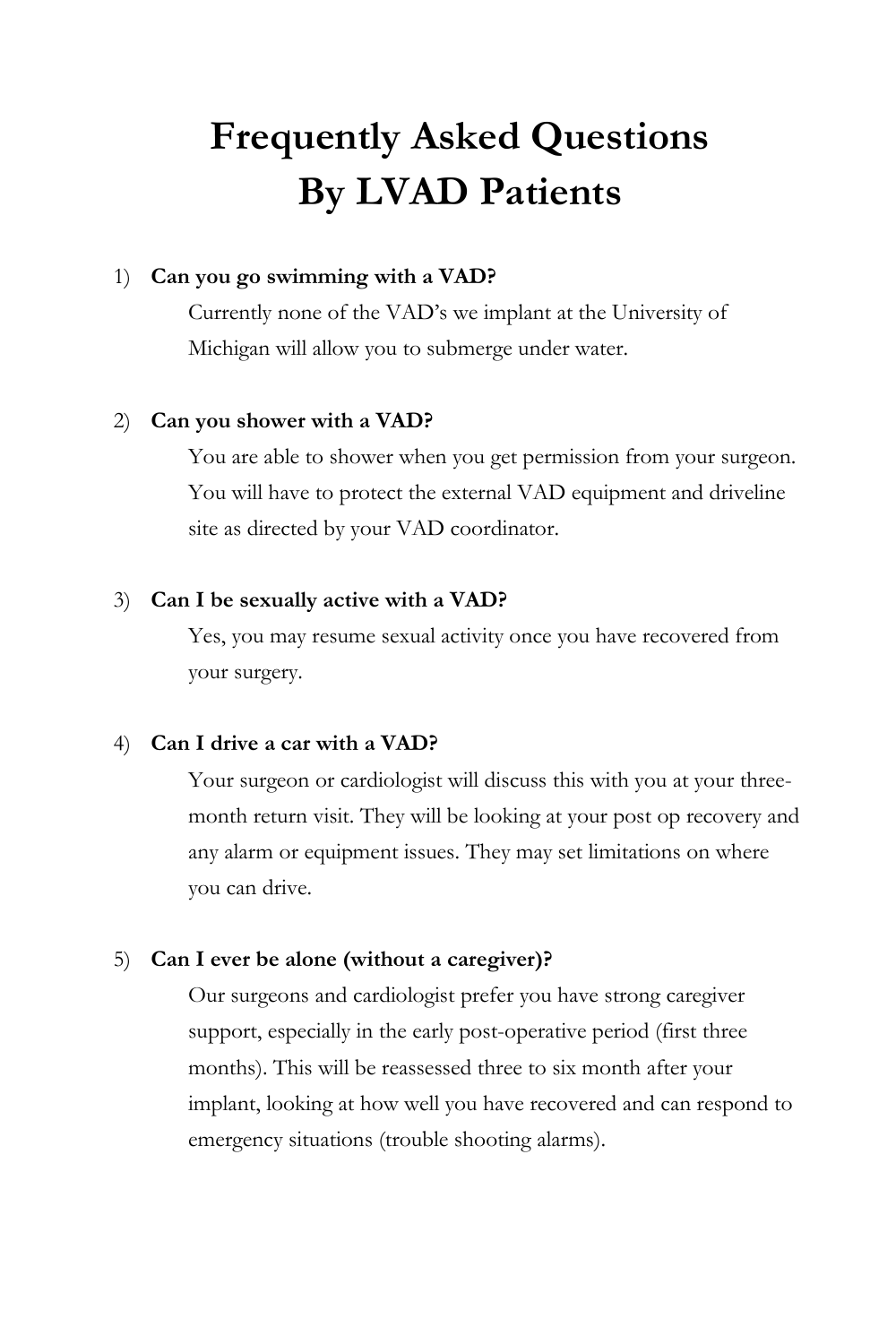#### **6) How long do we have to do the driveline dressing change?**

The driveline always requires a sterile dressing over the site. You or your caregiver will start out having to change it daily for approximately three months then you should be transitioned to a weekly change, as long as there are no issues with the site.

## **7) Do I have to carry all this VAD equipment with me everywhere I go?**

Because your VAD is a life sustaining device it is imperative that you always have your back up controller and fully charged batteries with you at all times.

#### 8) **Who will help me troubleshoot VAD equipment issues?**

Your VAD team has someone on call 24 7 to assist with medical as well as equipment emergencies. Make sure you and your caregivers always have the on-call number available.

## 9) **Will my local EMS and Fire Department know anything about my VAD?**

Your VAD team notifies your local emergency room and first responders when you are discharged home from the hospital. The VAD team answers questions and provides education material; however, it is always a good idea to visit them yourself. Seeing a real patient and equipment is always helpful.

#### 10) **How long do these heart pumps last?**

That is a complicated question with a lot of different variables that your surgeon will go over with you before your implant. These devices are meant to either bridge you to a heart transplant (if you are a candidate) or extend your life and improve your heart failure symptoms. There are patients out over ten years with VAD's.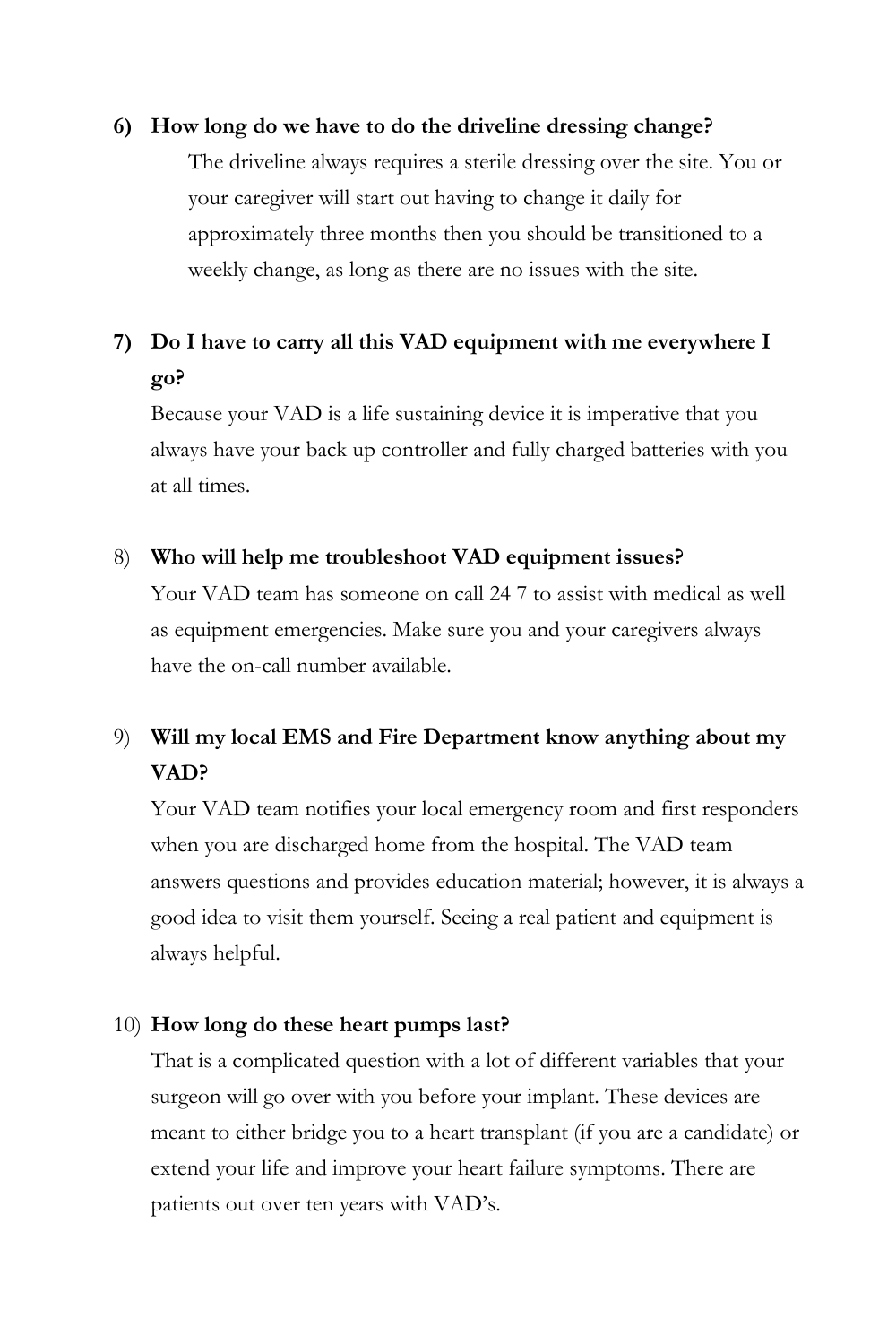# **Psychosocial Factors of Left Ventricular Assist Device (LVAD) Candidate Selection and Success**

*"Patient selection for left ventricular assist device (LVAD) therapy is the most important process in obtaining a successful outcome ... additional areas of focus and assessment that can impact adversely on LVAD outcomes include the degree of family and psychosocial support and preoperative neurologic function."*

- Aaronson, M.D., Patel, M.D., Pagani, M.D., 2002

### **Social Support**

Candidates for LVAD implantation at University of Michigan are required to have a plan for twenty-four-hour supervision by trained caregiver(s). The caregiving plan must be sustainable for a minimum of 3 months post hospital discharge. There is the potential for 24-hour supervision indefinitely if there are post-operative complications. This plan may consist of a single caregiver or a combination of more than one person, but all must be stable adults, eighteen and older.

The quality of the support system relationships (i.e. primary caregiver, immediate family members, extended family, friends and community) are assessed by the clinical social worker. The patient and identified caregivers' level of stress and coping (strengths or weakness) are considered. Personality characteristics and sense of maturity are also important.

One aspect of support provided by the caregiver(s) is transportation, as the implanted patient is restricted from driving for a minimum of three months. Other aspects of practical support include attendance at clinic appointments or testing, daily or weekly driveline dressing changes, and assistance with medication organization and with equipment.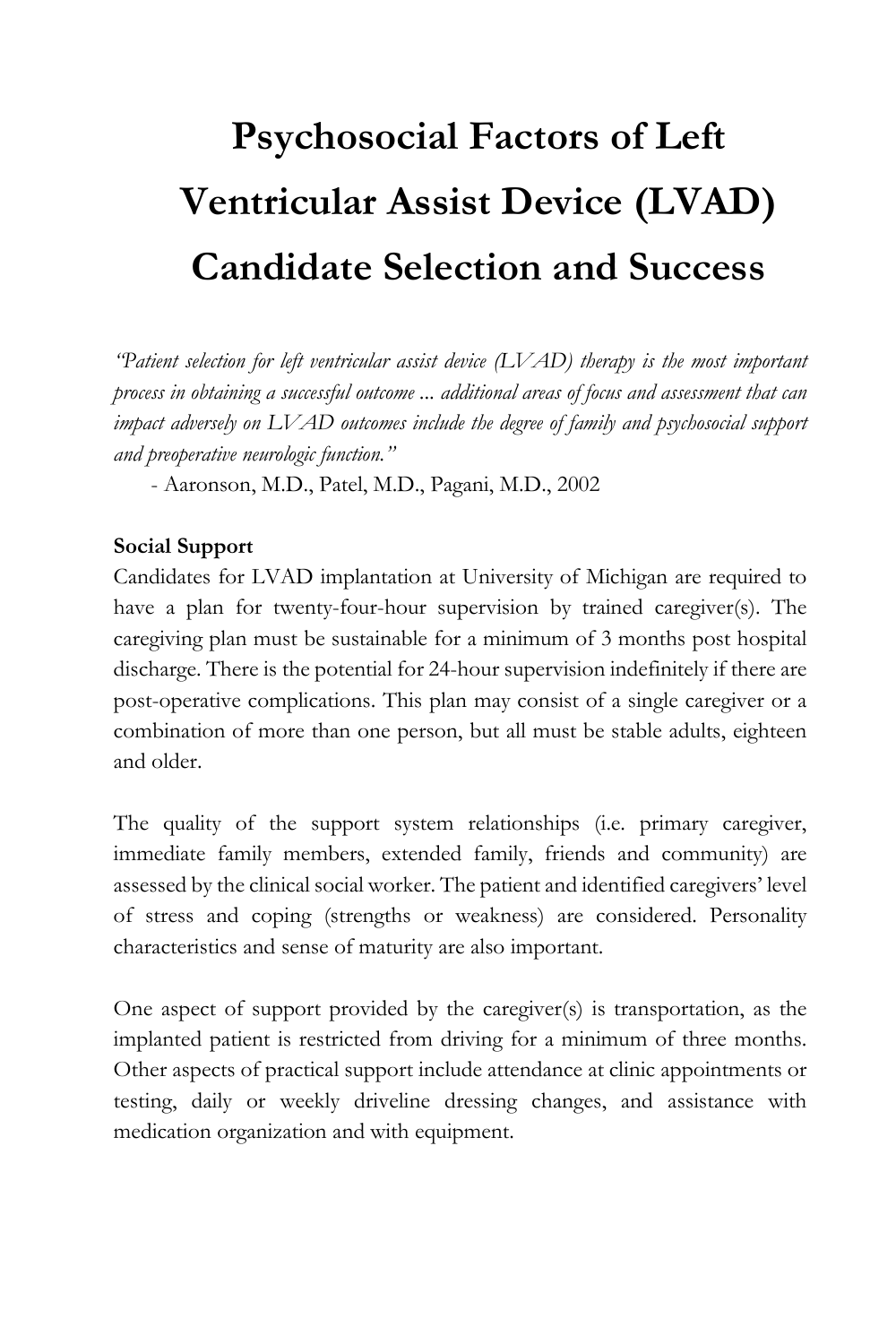Emotional support is another necessary part of caring for someone with an LVAD. Both the patient and the caregiver(s) are making a major adjustment to lifestyle and role changes. Coping with these changes can bring about anxious or depressed responses in either the caregiver or the patient.

### **Other Psychosocial Indicators**

### *Financial*

Patients need to have the financial means to be successful with an LVAD, including adequate insurance. Both Medicare and Medicaid cover LVAD surgery. Supplies and medications for the long-term management of the LVAD are often covered, though copays vary depending on insurance coverage.

Some patients receive disability benefits either from an employer paid policy or by qualifying for Social Security Disability. Some patients are able to return to their former employment and some are not, depending on the type of work they were engaged in.

## *Mental Health*

Stable mental health is very important for both the patient and their caregiver(s). Treatment history, willingness to engage in treatment currently, and recent or history of suicidal ideation are considered as they can impact patient compliance

## *Coping Style*

Dealing with major illness and treatment is difficult. Consequently, it is important to develop positive coping strategies. Concerning patterns that impact medical care will be addressed, but would not necessarily be considered a contraindication to LVAD candidacy.

## *Violence*

Domestic violence or other legal issues are considered as they could interfere with one's ability to comply with medical treatment.

## *Substance Abuse*

Smoking and alcohol are not absolute contraindications in destination LVAD implantation, however, if the patient is being considered for heart transplantation, these substances are strictly prohibited and six months of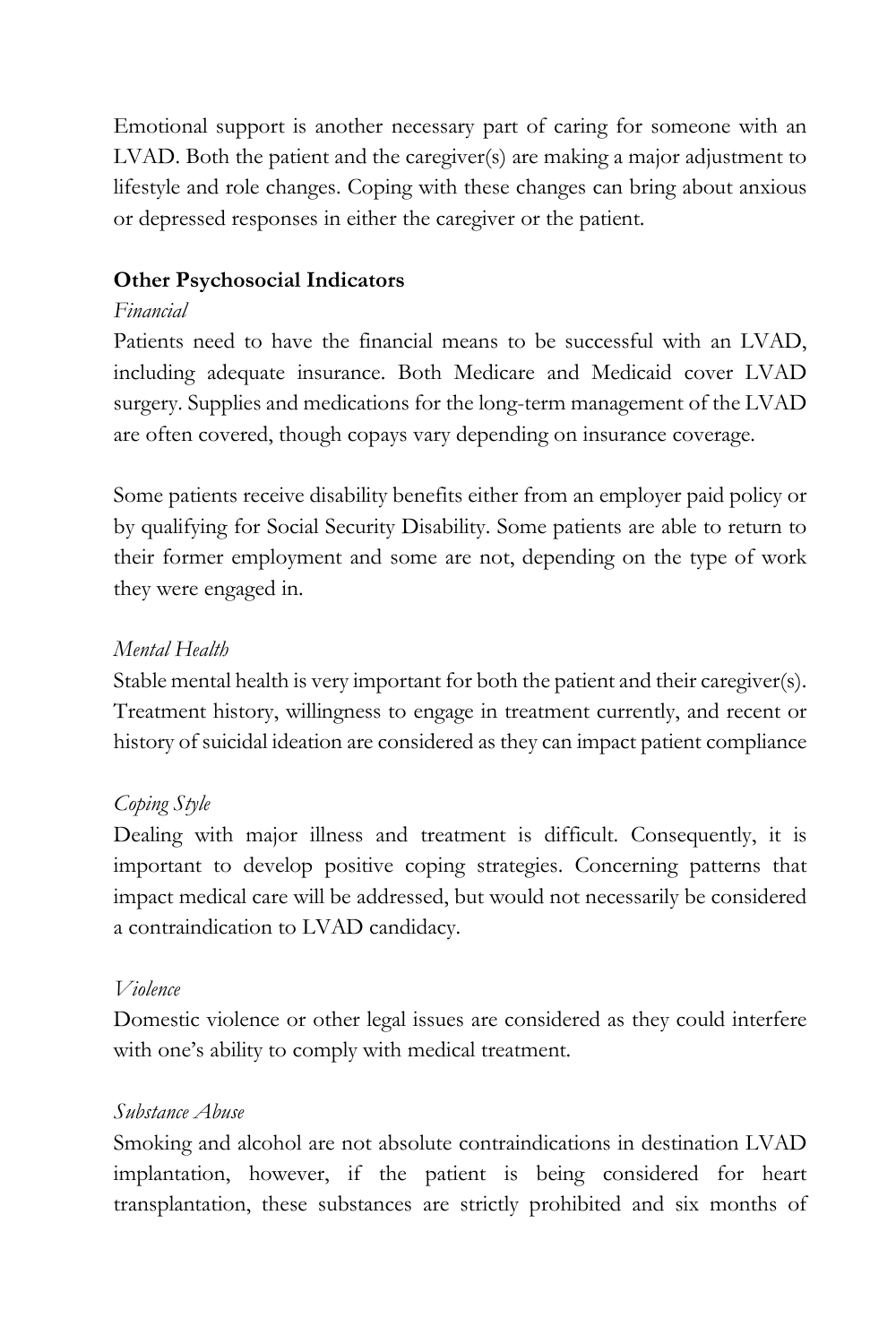abstinence is monitored with random urine screening. The use of illegal drugs is an absolute contraindication for both LVAD implantation and heart transplantation. Of note, certain over the counter medications may be contraindicated as well. One's history of treatment for substance use and abuse is assessed. The impact of substance abuse could be life threatening.

#### *Cognitive Function*

Patients presenting with neurocognitive deficits will be referred for neurocognitive testing and recommendations for patient teaching.

### *Health Literacy and Compliance*

Patients and their caregivers must have the ability to correctly identify and manage medications, as well as VAD equipment and alarms. They must also possess the ability to manage multiple appointments and follow medical and social work recommendations. Knowledge of a healthy diet is also important. Patients and their caregivers are required to review our Success Contract, which specifically outlines the practical side of LVAD management.

### **Cultural and Spiritual Considerations**

Specific cultural, religious, or spiritual practices that may interfere with care should be shared with your social worker or medical provider (for example, a Jehovah's Witness who does not wish to receive blood transfusions).

#### *Advanced Directives*

Living wills and durable powers of attorney should be considered but are not required. An unmarried adult with no adult children should especially consider appointing a surrogate decision maker.

### *Institutional Support*

The University of Michigan LVAD Program has two full time clinical social workers who possess Masters Degrees in social work and have combined experience exceeding 25 years. Their role consists of initial psychosocial assessment of the patient and the primary caregiver. They also provide ongoing assessment and support of the patient and family through these resources:

- *Outpatient Clinic visits*
- *Inpatient visits*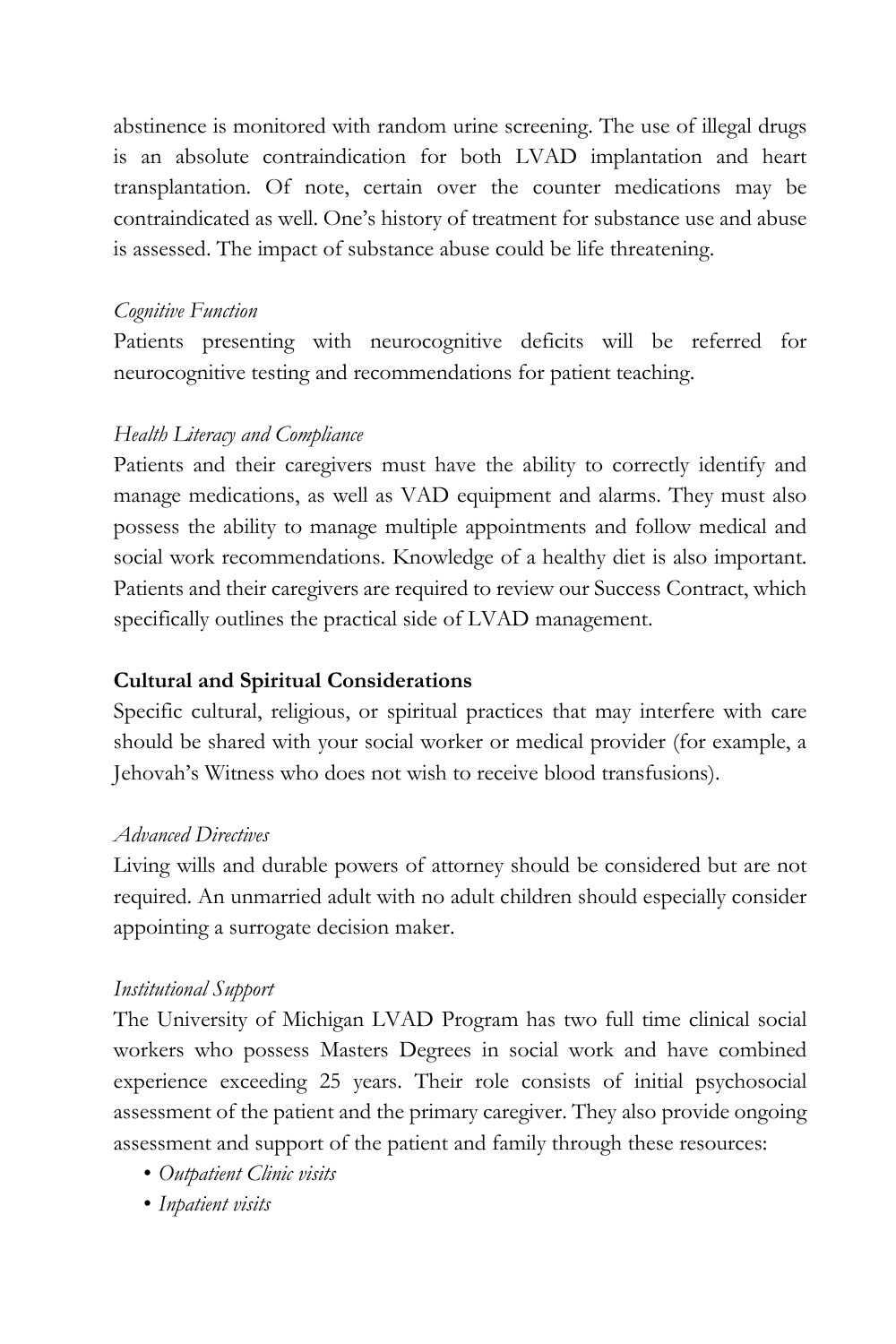- *Peer Visitors:* patients who have undergone LVAD implant, and(or) their caregivers, and have completed specialized training by the social work staff to enable them to meet with new patients in order to orient and support them through their LVAD experience
- *Psychiatric referrals* for identified needs
- *Monthly Support Group* for Pre and Post LVAD and Transplant Patients and their Families with speakers on specific treatment related topics
- *Quarterly Newsletter* aimed at keeping patients and their caregiver(s) apprised of U-M LVAD patient activities
- *Winter and Summer Social Events:* the purpose of which is to connect patients with their peers as well as recognize them and their caregiver(s) for their courage
- *Limited Financial Resources:* to help meet the occasional transportation, lodging or meal needs for qualified patients

## **Online Resources**

[www.thoratec.com](http://www.thoratec.com/) [www.mylvad.com](http://www.mylvad.com/) [www.hearthope.com](http://www.hearthope.com/)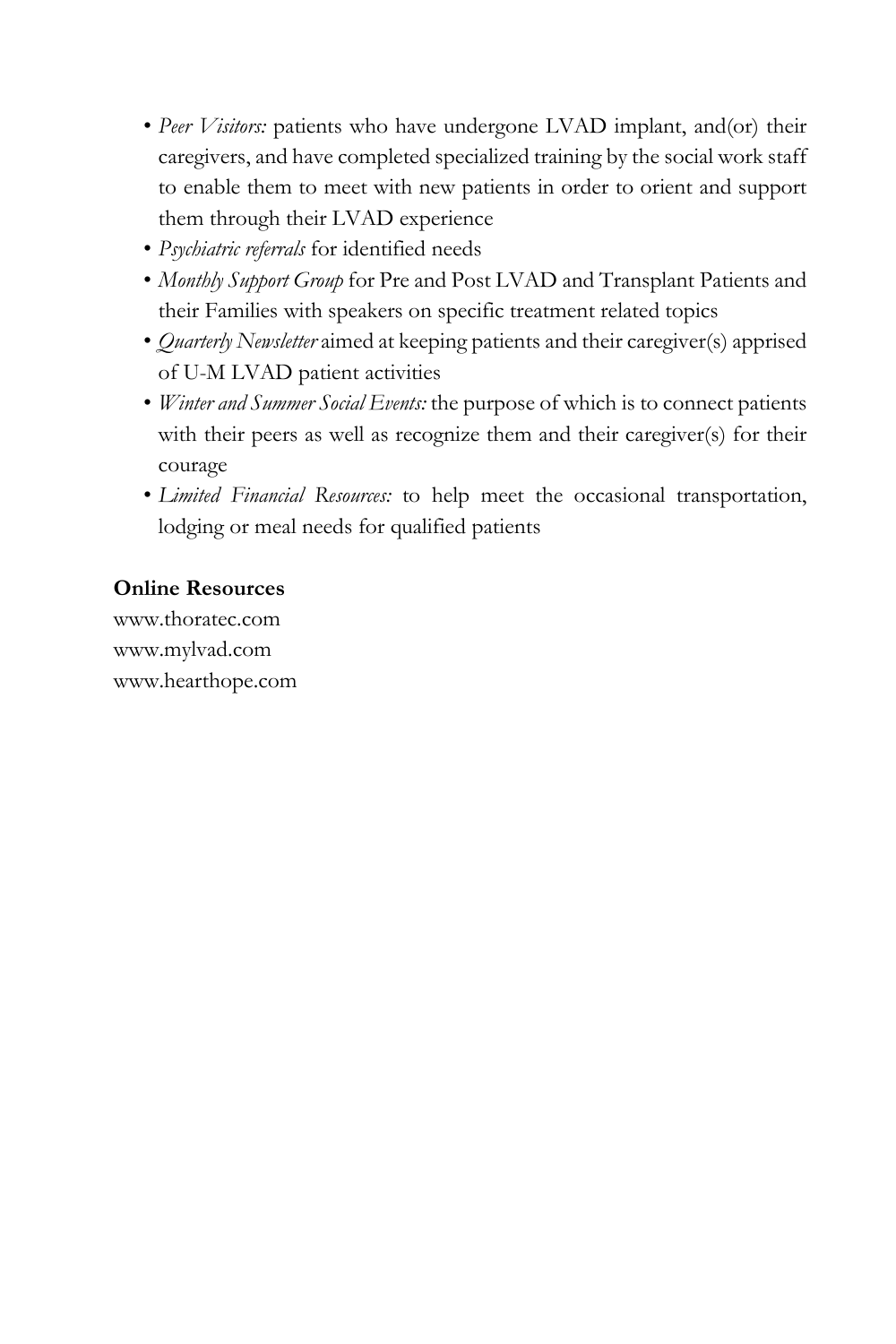## **Photo Pages**

| It's a Wonderful Life Russ                              |    |
|---------------------------------------------------------|----|
| Russ and his Heartmate                                  | 1  |
| Russ with Dr. Pagani                                    | 3  |
| <b>Heart to Heart</b> Risa                              |    |
| Risa & her daughter, Allison                            | 5  |
| <b>Pushing the Limits</b> David                         |    |
| David & Judy                                            | 11 |
| Heart $2 + LVAD 1 & 2$ Chuck                            |    |
| Chuck with Tess & Rusty                                 | 15 |
| <b>A BiVAD Story</b> Ralph                              |    |
| Ralph                                                   | 21 |
| Our Sister JoeAnn Bivins & the LVAD<br>Wynonia          |    |
| JoeAnn & her sisters with Dr. Pagani                    | 25 |
| <b>Crossing the Bridge</b> Siming                       |    |
| Siming with LVAD & her parents                          | 29 |
| Siming with Drs Pagani & Aaronson, geared up for hockey | 41 |
| <b>Pump Me Up!</b> Michael                              |    |
| Mike on the Boat                                        | 51 |
| Mike's Family Portrait                                  | 59 |
| My Heart Story Verghese                                 |    |
| Family at the Vita Redita Banquet                       | 62 |
| My son & daughter playing soccer                        | 66 |
| LVAD Ken                                                |    |
| Ken up North ( $BOH =$ battery operated husband)        | 87 |
| Ken's last drink before the LVAD                        | 90 |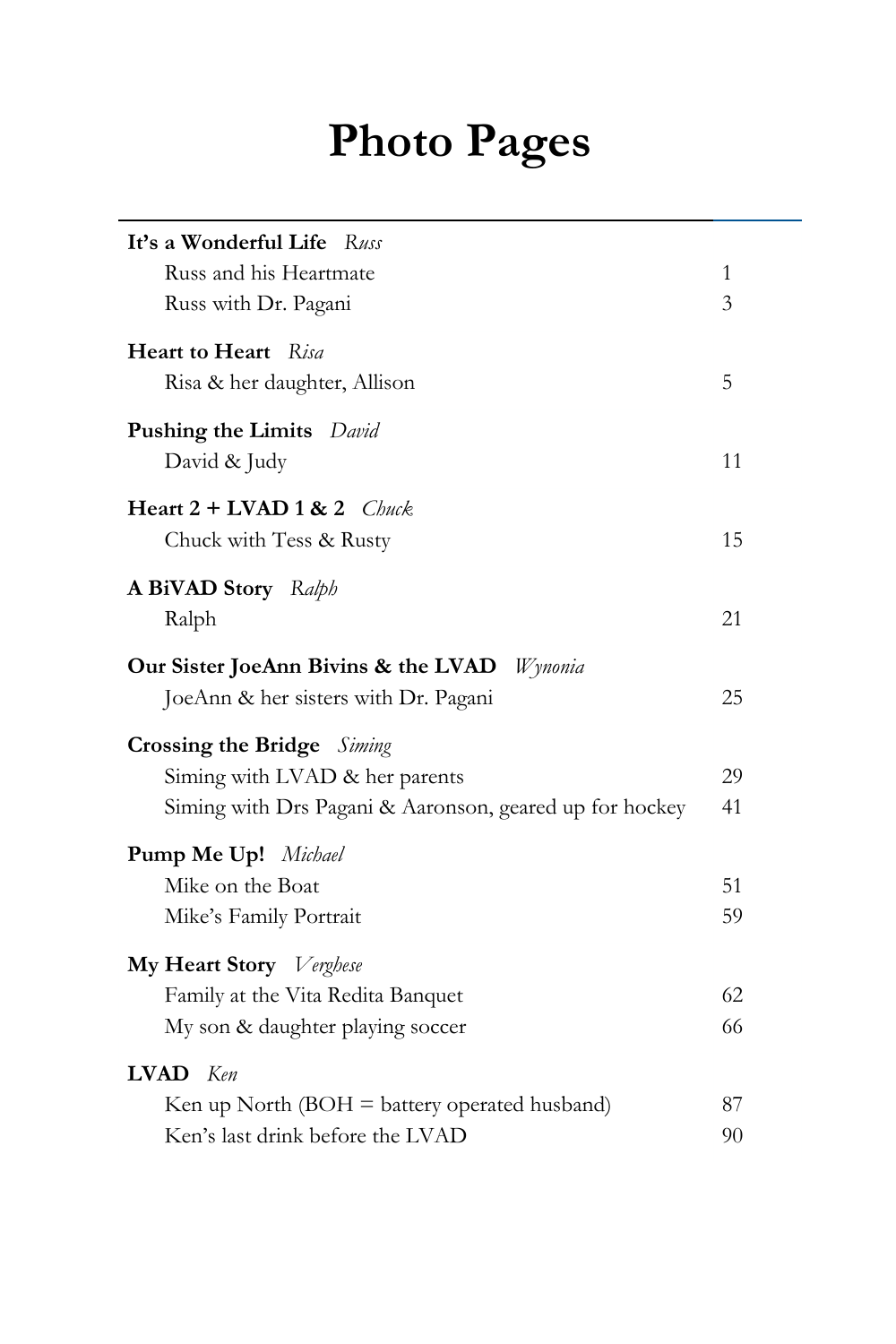## **About this Book**

In participation with Learning Design and Publishing, this initiative is based on the principle that public universities have a responsibility to share the knowledge and resources they create with the public they serve.

Based on literature of the storytelling process, this project has provided an avenue for patients who underwent LVAD implants to share their uniquely individual stories with others.

Twenty-five patients who underwent LVAD implants between July 1998 and February 2015 were recruited to share their stories of living with an LVAD. Written invitations to 25 patients resulted in submission of 17 manuscripts. Participants were required to sign a Transfer of Copyright Contract, giving the Medical School permission to publish their work.

Fourteen males and three females with ages ranging from 21 years to 72 years at time of implant submitted manuscripts. Ten are Caucasian, four are Asian and three are African American. One story was submitted by the family of their deceased sister. Copy was submitted in handwritten and typed formats, in both electronic and hard copy forms. Nine of the participants eventually underwent heart transplants, four are destination patients, one participant is still waiting for transplant, one was explanted and one destination patient is deceased.

The manuscripts were edited and published by Learning Design and Publishing, a unit within the University of Michigan Health Information Technology and Services department. *Heart 2 Heart* is available for purchase from Amazon in both paperback and electronic formats.

Select stories will be available online from Open Michigan, a University collaborative committed to open content and supporting the use, redistribution, and adaptation of educational materials. Once published, this collection of stories will also be shared with new pre LVAD candidates as a method of preparation for their own surgeries. Thank you.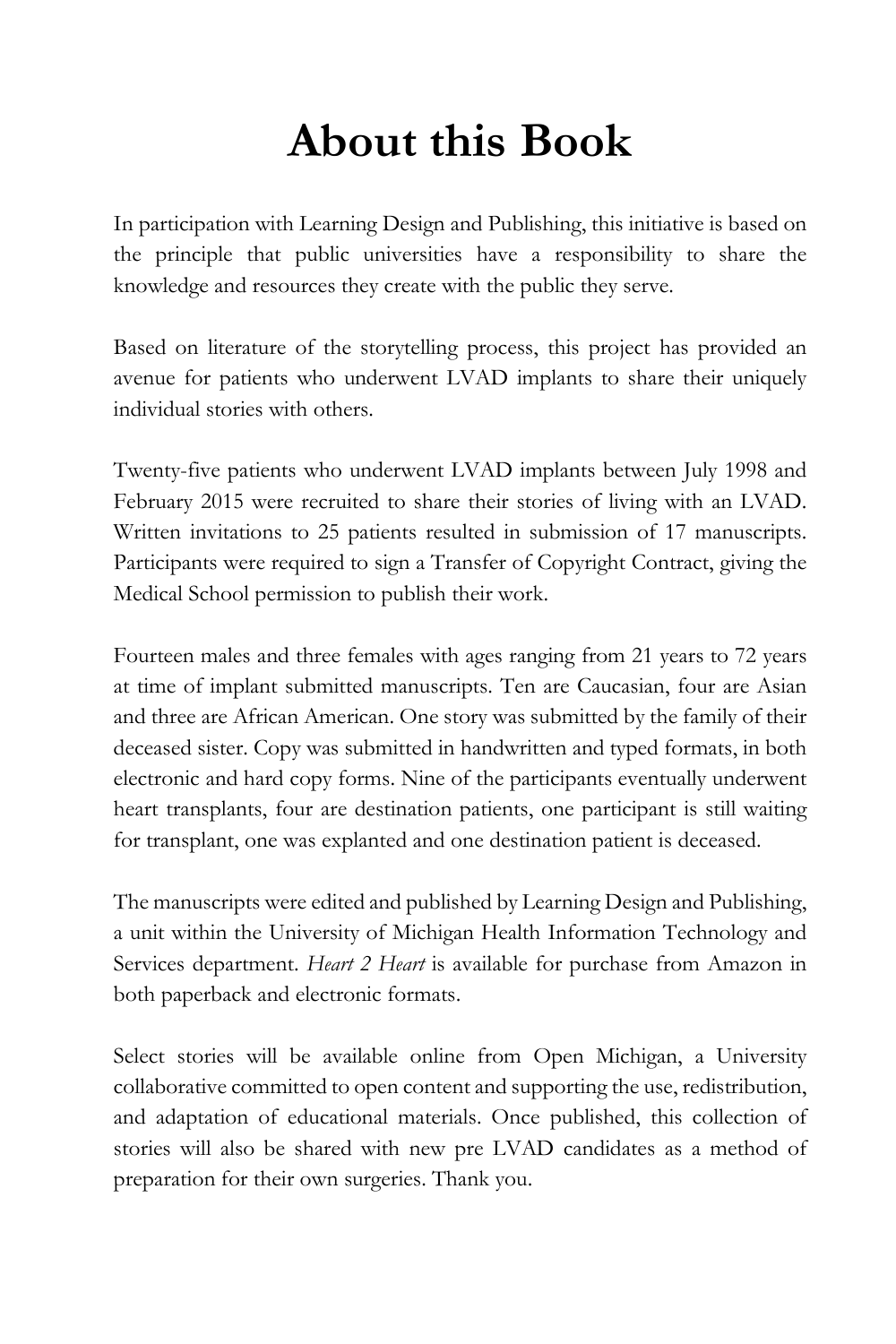## **Department Events**

At the University of Michigan Center for Circulatory Support, LVAD patients discover a warm environment where they and their families are supported through excellent health care. Here are some examples of recent events and materials the Center for Circulatory Support provided for LVAD and Transplant patients and their families.



Annual Patient Picnic, a partially catered gathering where patients share their favorite dishes and experiences. One of two events at which new LVAD and Transplant patients are recognized with Olympictype medals. Caregivers are recognized with their own lapel pin (see photo).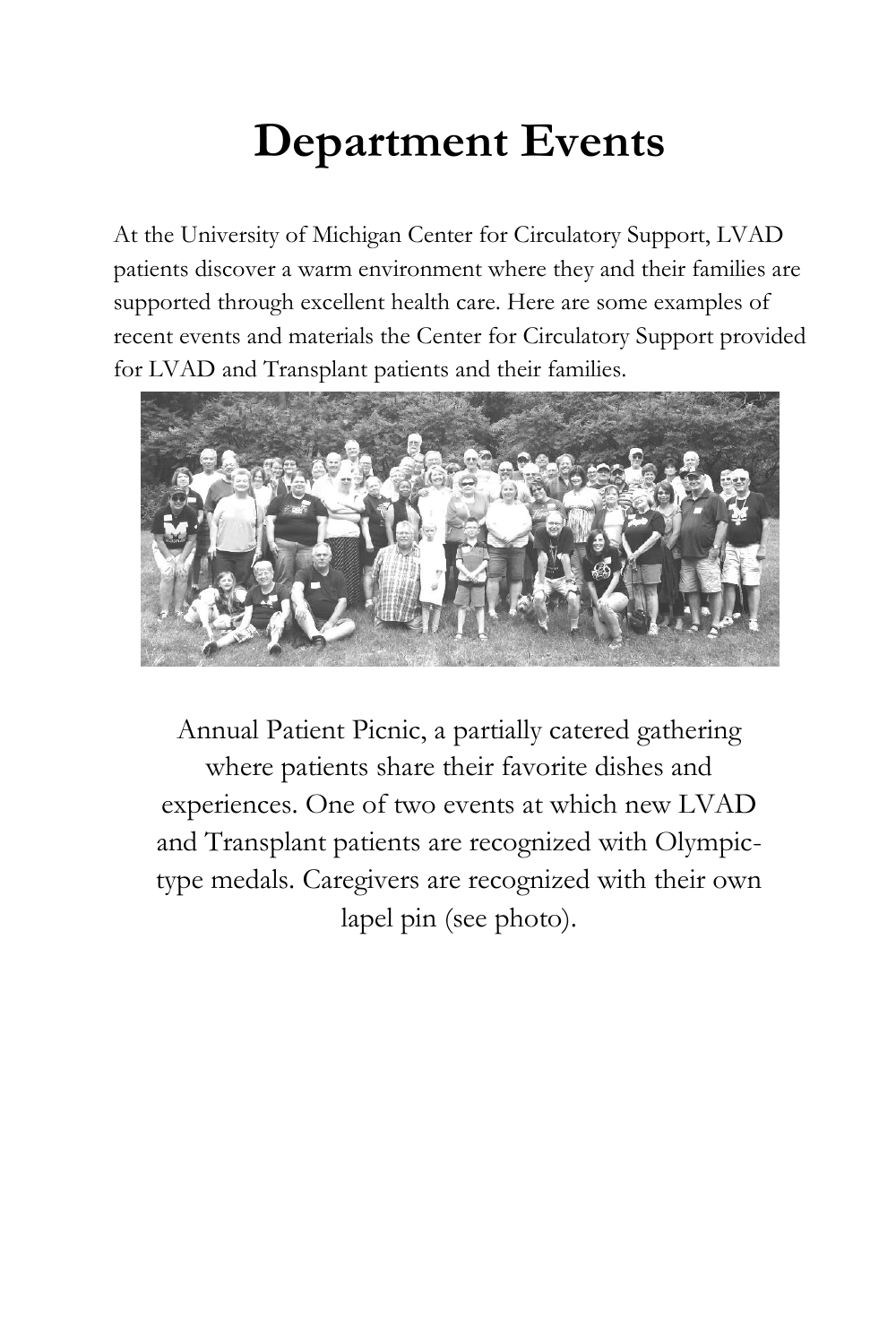

Annual Patient Directory which includes those LVAD and Transplant patients wishing to share their personal contact information with other patients. It is distributed to all patients for the benefit of communication when face-to-face contact is not possible

Caregivers Pin, created to honor the role that caregivers play in the lives of their loved ones and in our programs.

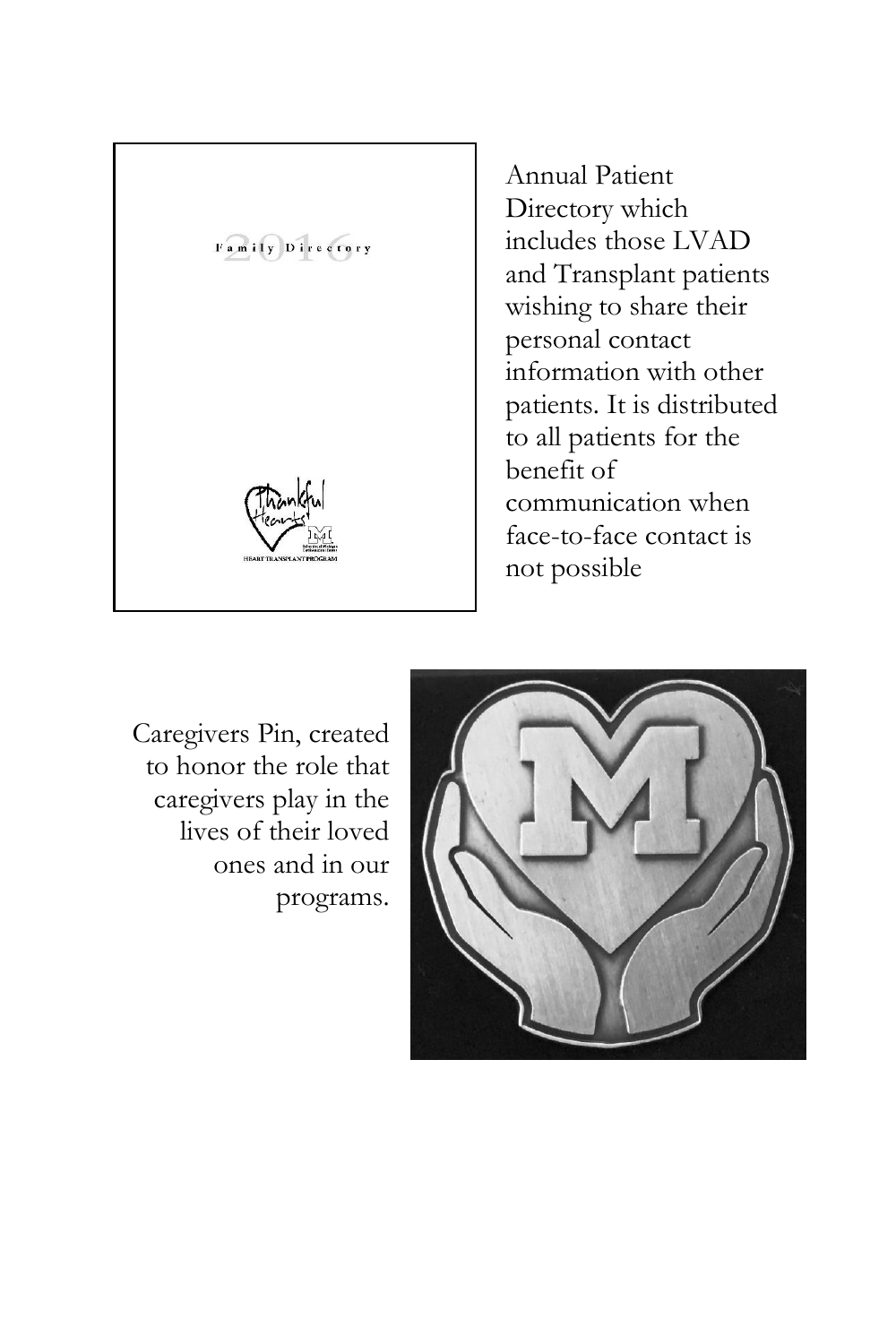

Hearts on Jee, Thank you!

Hearts on Ice, our annual fundraiser, supports all of our patient programming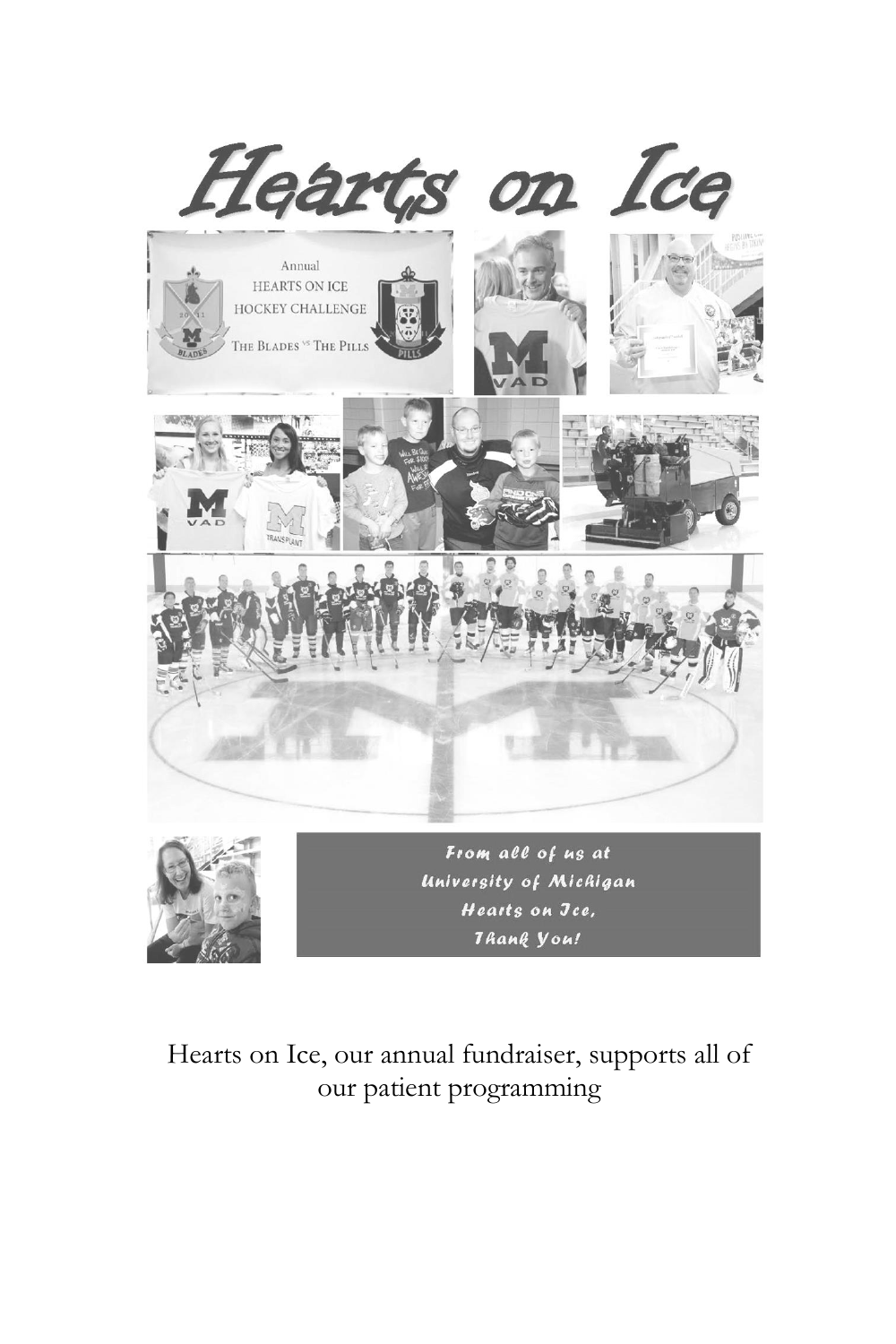Annual Holiday Happening, a catered event where patients again gather to share their experiences. The second of two events at which new LVAD and Transplant recipients and their caregivers are recognized with the patient medal and caregiver lapel pin.





Patient Medal Presentation for LVAD and Transplant patients; Todd Koelling, M.D., one of our ten heart failure and transplant cardiologists making this presentation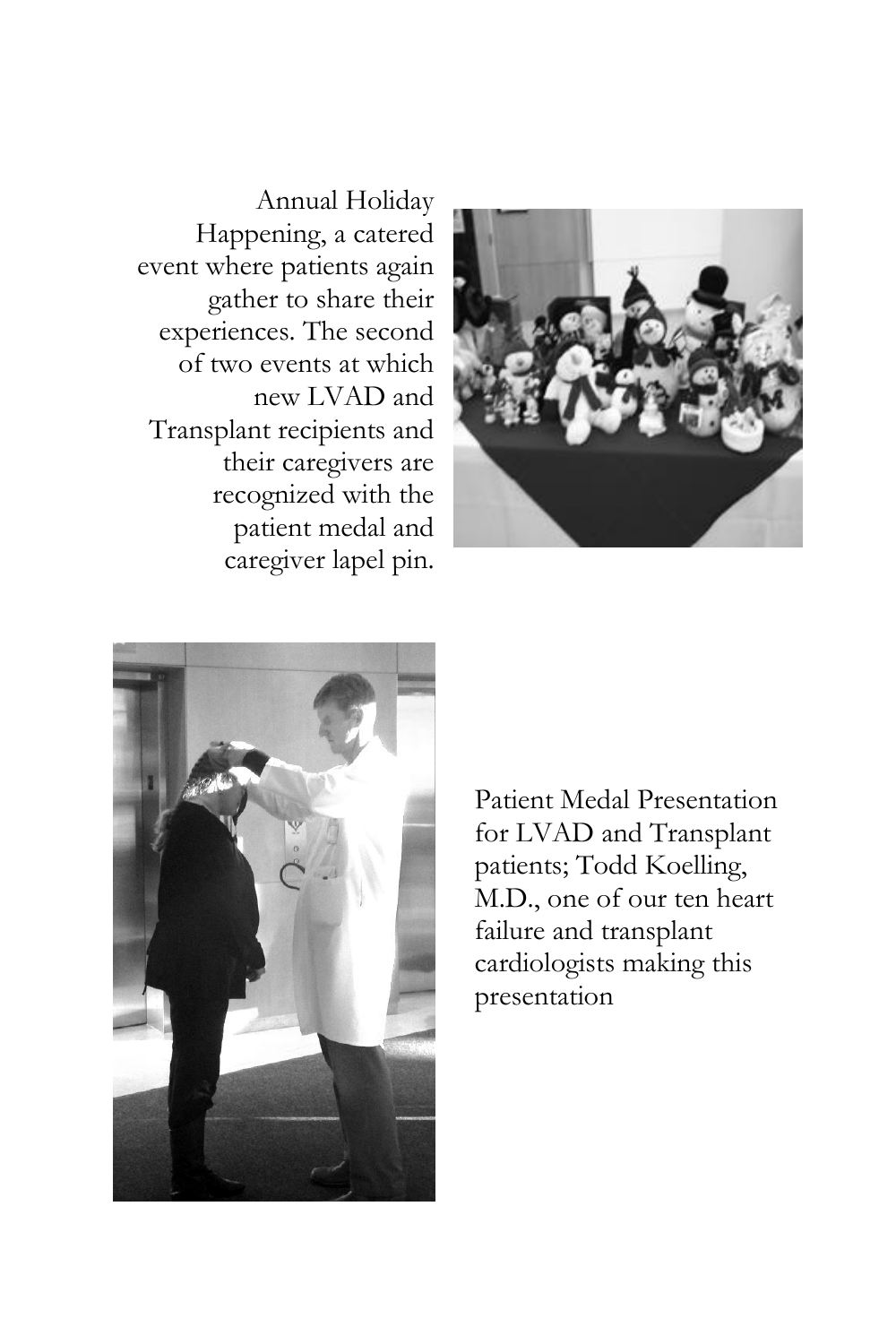

For those who find themselves in the role of Caregiver, you are among 43.5 million in the United States today whose life may have changed, perhaps dramatically. It can mean a tremendous number of new responsibilities along with the emotional components of providing support and reassurance. And you share one very important thing: the service you provide, usually without benefit of professional training enables your loved one to remain at home or, in the case of transplant and LVAD consideration, actually give them the chance to live.

More inside, see 'pages 4 & 5.

The "Change of Heart" newsletter is yours to enjoy with your fellow heart transplant and VAD patients. It provides a place to share your special moments, suggestions, and ideas. Your stories are important to all of us, such as meeting your donor family, special events (weddings, births, anniversaries, new jobs), special talents, and important bits of information that can benefit all of us. Send your stories, ideas or comments to:

Ruth Halben, LMSW Erin Spangler, LMSW Rebecca Congdon, LMSW (734) 764-6205

(734) 763-9788 rhalben@umich.edu (734) 615-7625 espangle@umich.edu

rikera@umich.edu

If you prefer not to receive our communications, please contact Ruth, Erin or Rebecca.



Patient Newsletter, published quarterly to keep both LVAD and Transplant patients informed of upcoming events and happenings of the program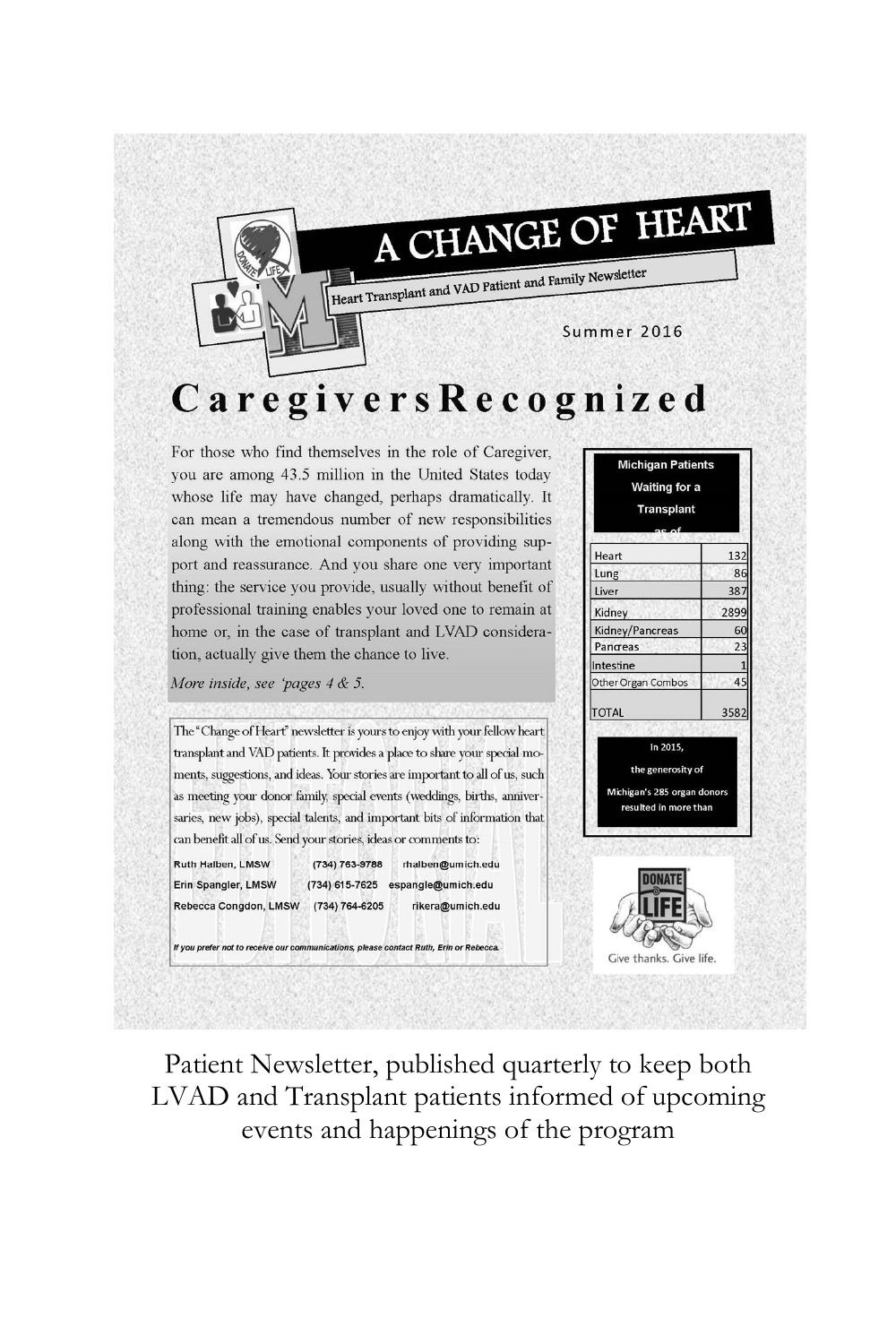

Peer Mentor of the Year, Tom Zasadny and his wife, Geri. Tom was honored by the U-M Transplant Center for 20 years of service as a Peer Visitor

Patient Medals, as mentioned, these are awarded to LVAD and Transplant patients in recognition of their courage and bravery at two annual social events

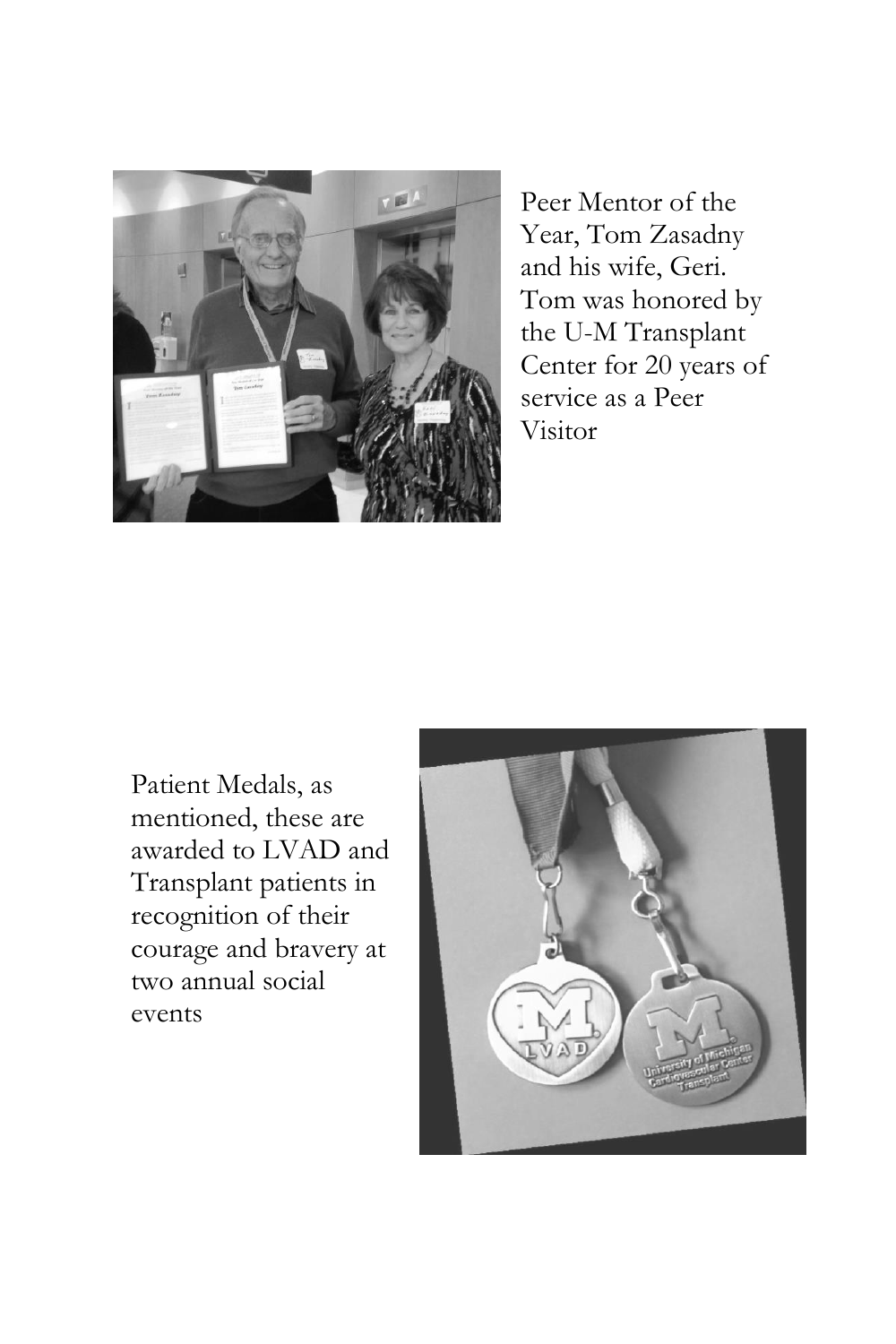## **About the Editor**

Ruth Halben is the fourth of eight children. She has owned a construction business, been a 911 dispatcher and managed a medical practice. In 1991 she left her job as a director of advertising for an ABC Broadcasting owned newspaper, to return to school and finish a long sought after degree. To that point, all of her education was in advertising, marketing and management from various schools of business. Upon entering the University of Michigan – Flint, 18 of her 121 credits would transfer. When asked what area of study she would pursue, her response was, 'I want to help people.' She was advised that psychology was a broad field she might want to explore.

Nearing the end of her psychology degree, she enrolled in an introductory social work class. She completed her studies with honors in 1995 and earned a B.A. with psychology and social work emphasis and a minor in Health Care Education. She interned for one year at a hospice. That fall, she began her studies at University of Michigan – Ann Arbor in the School of Social Work. While completing her Master of Social Work degree in 1996 with a Certification in Aging Studies, she also completed an internship at University of Michigan Hospital in the Heart and Lung Transplant Programs.

In January 1997, she began her professional social work career at Lapeer County Health Department Home Care Division working as a clinical social worker until December 1998. The first six months of that time were combined with a part time, temporary appointment to the Heart Transplant Program at U-M.

From May 1997 to September 1997, she collaborated with her former preceptor, Oliva Kuester, MSW on a presentation of their work on the impact of groups on patient self-care at the Society for Transplant Social workers in September 1997.

Since July 1998, Ruth has been a permanent employee of the University of Michigan Hospital in the heart transplant program and is now primarily an LVAD social worker, one of the first in this specialty area in the country. She